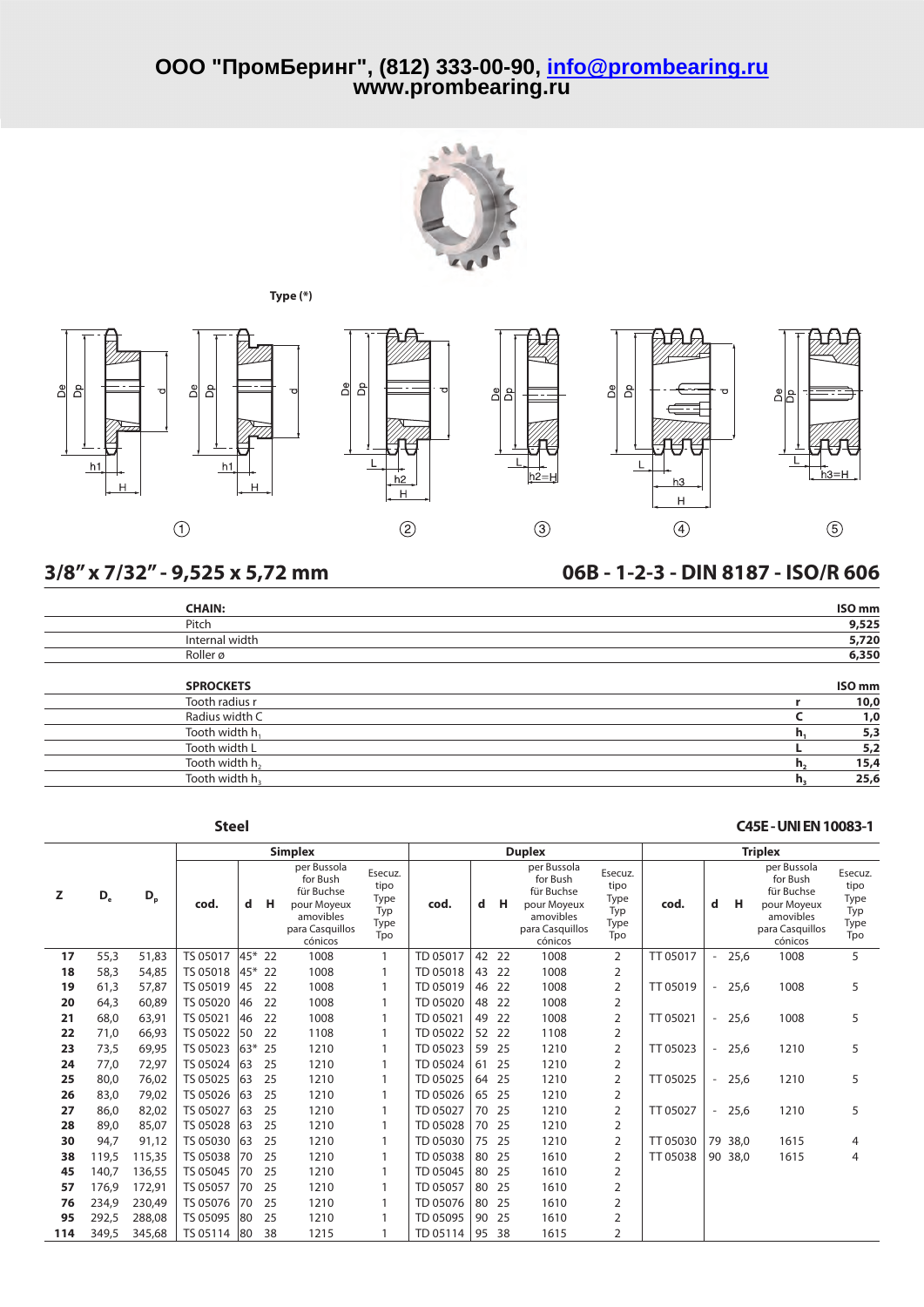





## **1/2" x 5/16" - 12,7 x 7,75 mm 08B - 1-2-3 - DIN 8187 - ISO/R 606**

| <b>CHAIN:</b>              |                | ISO <sub>mm</sub> |
|----------------------------|----------------|-------------------|
| Pitch                      |                | 12,07             |
| Internal width             |                | 7,75              |
| Roller ø                   |                | 8,51              |
| <b>SPROCKETS</b>           |                | ISO <sub>mm</sub> |
| Tooth radius r             |                | 13,0              |
| Radius width C             |                | 1,3               |
| Tooth width h <sub>1</sub> | h,             | 7,2               |
| Tooth width L              |                | 7,0               |
| Tooth width h <sub>2</sub> | h,             | 21,0              |
| Tooth width h <sub>3</sub> | h <sub>3</sub> | 34,9              |

## **Steel C45E-UNIEN10083-1**

|     |       |         |          |        |        | <b>Simplex</b>                                                                                  |                                               |                 |   |        | <b>Duplex</b>                                                                                   |                                               | <b>Triplex</b> |                          |      |                                                                                                 |                                               |  |
|-----|-------|---------|----------|--------|--------|-------------------------------------------------------------------------------------------------|-----------------------------------------------|-----------------|---|--------|-------------------------------------------------------------------------------------------------|-----------------------------------------------|----------------|--------------------------|------|-------------------------------------------------------------------------------------------------|-----------------------------------------------|--|
| z   | $D_e$ | $D_{p}$ | cod.     | d      | н      | per Bussola<br>for Bush<br>für Buchse<br>pour Moyeux<br>amovibles<br>para Casquillos<br>cónicos | Esecuz.<br>tipo<br>Type<br>Typ<br>Type<br>Tpo | cod.            | d | н      | per Bussola<br>for Bush<br>für Buchse<br>pour Moyeux<br>amovibles<br>para Casquillos<br>cónicos | Esecuz.<br>tipo<br>Type<br>Typ<br>Type<br>Tpo | cod.           | d                        | н    | per Bussola<br>for Bush<br>für Buchse<br>pour Moyeux<br>amovibles<br>para Casquillos<br>cónicos | Esecuz.<br>tipo<br>Type<br>Typ<br>Type<br>Tpo |  |
| 14  | 65,5  | 61,90   | TS 09014 | 45     | 22     | 1008                                                                                            | $\mathbf{1}$                                  |                 |   |        |                                                                                                 |                                               |                |                          |      |                                                                                                 |                                               |  |
| 15  | 65.5  | 61,90   | TS 09015 | 45     | -22    | 1008                                                                                            | 1                                             | TD 09015        |   | 46 22  | 1008                                                                                            | 2                                             | TT 09015       | $\overline{\phantom{a}}$ | 34.9 | 1008                                                                                            | 5                                             |  |
| 16  | 69,5  | 65,10   | TS 09016 | 50     | 22     | 1108                                                                                            | 1                                             | TD 09016        |   | 50 22  | 1108                                                                                            | $\overline{2}$                                |                |                          |      |                                                                                                 |                                               |  |
| 17  | 73,6  | 69,11   | TS 09017 | 60*    | 25     | 1210                                                                                            | 1                                             | TD 09017        |   | 56 25  | 1210                                                                                            | 2                                             | TT 09017       | $\overline{\phantom{a}}$ | 34,9 | 1210                                                                                            | 5                                             |  |
| 18  | 77,8  | 73,14   | TS 09018 | 60*    | 25     | 1210                                                                                            | 1                                             | TD 09018        |   | 60 25  | 1210                                                                                            | 2                                             |                |                          |      |                                                                                                 |                                               |  |
| 19  | 81.7  | 77,16   | TS 09019 | 63     | 25     | 1210                                                                                            | $\mathbf{1}$                                  | TD 09019        |   | 62 25  | 1210                                                                                            | $\overline{2}$                                | TT 09019       | $\overline{\phantom{a}}$ | 34.9 | 1210                                                                                            | 5                                             |  |
| 20  | 85,8  | 81,19   | TS 09020 | $71*$  | 25     | 1610                                                                                            | 1                                             | TD 09020        |   | 66 25  | 1610                                                                                            | $\overline{2}$                                |                |                          |      |                                                                                                 |                                               |  |
| 21  | 89,7  | 85,22   | TS 09021 | 71     | 25     | 1610                                                                                            | 1                                             | TD 05021        |   | 70 25  | 1610                                                                                            | 2                                             | TT 09021       | $\overline{\phantom{a}}$ | 34,9 | 1610                                                                                            | 5                                             |  |
| 22  | 93.8  | 89.24   | TS 09022 | 71     | 25     | 1610                                                                                            | 1                                             | TD 09022        |   | 76 25  | 1610                                                                                            | 2                                             |                |                          |      |                                                                                                 |                                               |  |
| 23  | 98,2  | 93,27   | TS 09023 | 76     | 25     | 1610                                                                                            | $\mathbf{1}$                                  | TD 09023        |   | 79 25  | 1610                                                                                            | 2                                             | TT 09023       | $\overline{\phantom{a}}$ | 34,9 | 1610                                                                                            | 5                                             |  |
| 24  | 101,8 | 97,29   | TS 09024 | 76     | 25     | 1610                                                                                            | $\mathbf{1}$                                  | TD 09024        |   | 84 25  | 1610                                                                                            | $\overline{2}$                                |                |                          |      |                                                                                                 |                                               |  |
| 25  | 105,8 | 101,33  | TS 09025 | 76     | 25     | 1610                                                                                            | 1                                             | TD 09025        |   | 87 32  | 2012                                                                                            | $\overline{2}$                                | TT 09025       | $\overline{\phantom{a}}$ | 34,9 | 2012                                                                                            | 5                                             |  |
| 26  | 110,0 | 105,36  | TS 09026 | 76     | 25     | 1610                                                                                            | 1                                             | TD 09026        |   | 87 32  | 2012                                                                                            | $\overline{2}$                                |                |                          |      |                                                                                                 |                                               |  |
| 27  | 114,4 | 109,40  | TS 09027 |        | 76 25  | 1610                                                                                            |                                               | TD 09027        |   | 87 32  | 2012                                                                                            | 2                                             | TT 09027       | $\overline{\phantom{a}}$ | 34,9 | 2012                                                                                            | 5                                             |  |
| 28  | 118,0 | 113,42  | TS 09028 | 90     | 32     | 2012                                                                                            | 1                                             | TD 09028        |   | 87 32  | 2012                                                                                            | $\overline{2}$                                |                |                          |      |                                                                                                 |                                               |  |
| 30  | 126,1 | 121,50  | TS 09030 | 90     | 32     | 2012                                                                                            | 1                                             | TD 09030        |   | 87 32  | 2012                                                                                            | 2                                             | TT 09030       | $\sim$                   | 34,9 | 2012                                                                                            | 5                                             |  |
| 38  | 158,6 | 153,80  | TS 09038 | 90     | 32     | 2012                                                                                            | 1                                             | TD 09038        |   | 100 32 | 2012                                                                                            | 2                                             | TT 09038       | $\overline{\phantom{a}}$ | 34,9 | 2012                                                                                            | 5                                             |  |
| 45  | 188,0 | 182,07  | TS 09045 |        | 100 32 | 2012                                                                                            | 1                                             | TD 09045        |   | 100 32 | 2012                                                                                            | 2                                             |                |                          |      |                                                                                                 |                                               |  |
| 57  | 236,4 | 230,54  | TS 09057 | 100 32 |        | 2012                                                                                            | 1                                             | TD 09057        |   | 100 32 | 2012                                                                                            | 2                                             |                |                          |      |                                                                                                 |                                               |  |
| 76  | 313,3 | 307,33  | TS 09076 | 100 32 |        | 2012                                                                                            | $\mathbf{1}$                                  | TD 09076        |   | 100 32 | 2012                                                                                            | 2                                             |                |                          |      |                                                                                                 |                                               |  |
| 95  | 390.1 | 384,11  | TS 09095 | 100 32 |        | 2012                                                                                            | 1                                             | TD 09095        |   | 100 32 | 2012                                                                                            | $\overline{2}$                                |                |                          |      |                                                                                                 |                                               |  |
| 114 | 466,9 | 460,90  | TS 09114 | 110 45 |        | 2517                                                                                            | $\mathbf{1}$                                  | TD 09114 110 45 |   |        | 2517                                                                                            | $\overline{2}$                                |                |                          |      |                                                                                                 |                                               |  |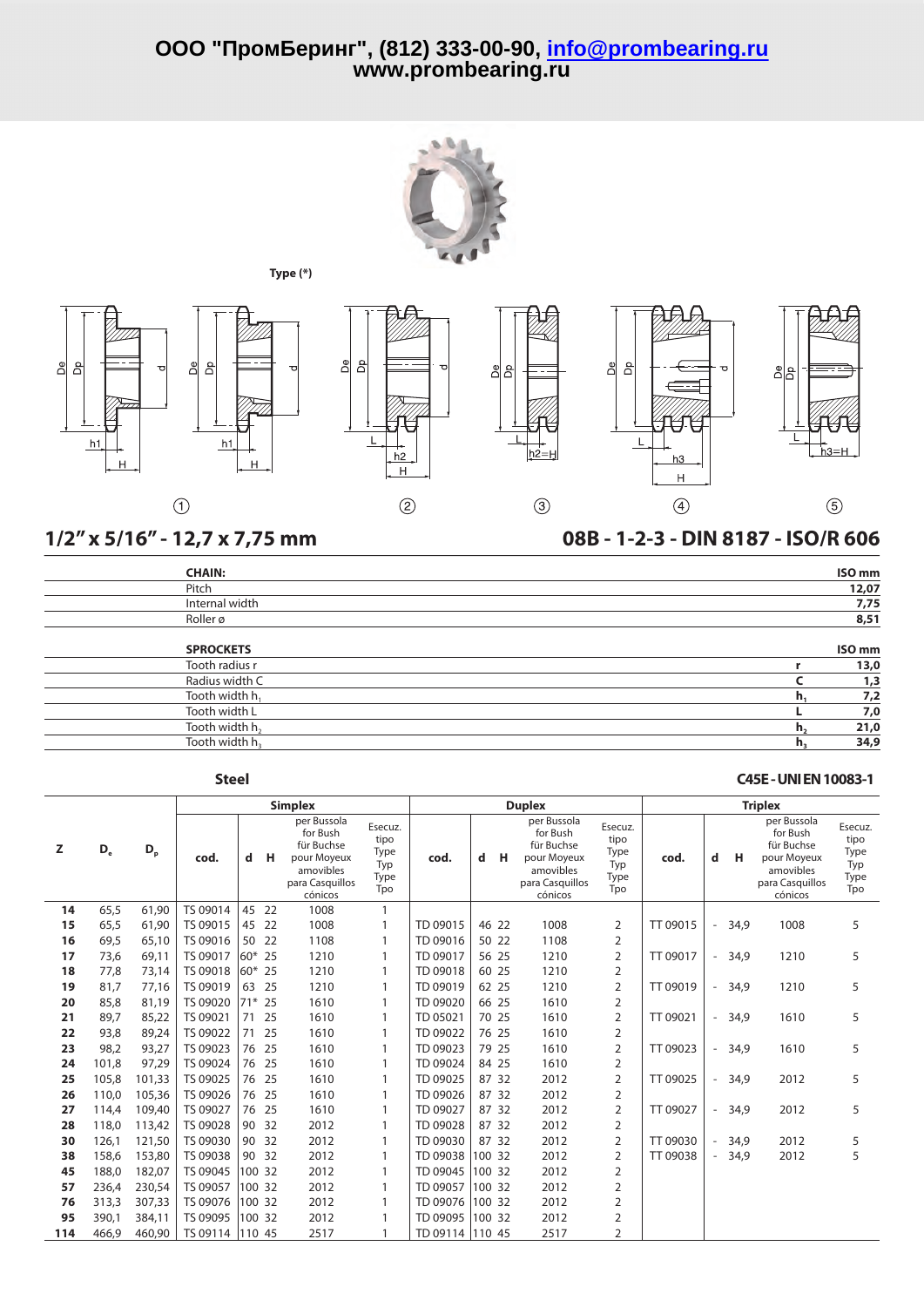

| <b>CHAIN:</b>              | ISO <sub>mm</sub>      |
|----------------------------|------------------------|
| Pitch                      | 15,875                 |
| Internal width             | 9,650                  |
| Roller ø                   | 10,160                 |
| <b>SPROCKETS</b>           | ISO <sub>mm</sub>      |
| Tooth radius r             | 16,0                   |
| Radius width C             | 1,6                    |
| Tooth width h <sub>1</sub> | 9,1<br>n.              |
| Tooth width L              | 9,0                    |
| Tooth width h <sub>2</sub> | 25,5<br>h <sub>2</sub> |
| Tooth width h <sub>3</sub> | 42,1<br>$h_{\rm a}$    |

## **Steel C45E-UNIEN10083-1**

|     |                |         |          |       |    | <b>Simplex</b>                                                                                  |                                               |          |     | <b>Duplex</b> |                                                                                                 |                                               | <b>Triplex</b> |                          |          |                                                                                                 |                                               |  |
|-----|----------------|---------|----------|-------|----|-------------------------------------------------------------------------------------------------|-----------------------------------------------|----------|-----|---------------|-------------------------------------------------------------------------------------------------|-----------------------------------------------|----------------|--------------------------|----------|-------------------------------------------------------------------------------------------------|-----------------------------------------------|--|
| z   | D <sub>e</sub> | $D_{p}$ | cod.     | d     | н  | per Bussola<br>for Bush<br>für Buchse<br>pour Moyeux<br>amovibles<br>para Casquillos<br>cónicos | Esecuz.<br>tipo<br>Type<br>Typ<br>Type<br>Tpo | cod.     | d   | н             | per Bussola<br>for Bush<br>für Buchse<br>pour Moyeux<br>amovibles<br>para Casquillos<br>cónicos | Esecuz.<br>tipo<br>Type<br>Typ<br>Type<br>Tpo | cod.           | d                        | н        | per Bussola<br>for Bush<br>für Buchse<br>pour Moyeux<br>amovibles<br>para Casquillos<br>cónicos | Esecuz.<br>tipo<br>Type<br>Typ<br>Type<br>Tpo |  |
| 13  | 73,0           | 66,32   | TS 10013 | 47    | 22 | 1008                                                                                            | $\mathbf{1}$                                  | TD 10013 |     | $-25,5$       | 1108                                                                                            | 3                                             |                |                          |          |                                                                                                 |                                               |  |
| 14  | 78.0           | 71,34   | TS 10014 | 52    | 22 | 1108                                                                                            | 1                                             |          |     |               |                                                                                                 |                                               |                |                          |          |                                                                                                 |                                               |  |
| 15  | 83,0           | 76,36   | TS 10015 | 60    | 25 | 1210                                                                                            | 1                                             | TD 10015 |     | $-25,5$       | 1210                                                                                            | 3                                             | TT 10015       | $\overline{\phantom{a}}$ | 42,1     | 1210                                                                                            | 5                                             |  |
| 16  | 88,0           | 81,37   | TS 10016 | $70*$ | 25 | 1610                                                                                            | 1                                             |          |     |               |                                                                                                 |                                               |                |                          |          |                                                                                                 |                                               |  |
| 17  | 93.0           | 86,36   | TS 10017 | $71*$ | 25 | 1610                                                                                            | 1                                             | TD 10017 |     | $-25,5$       | 1610                                                                                            | 3                                             | TT 10017       | $-$                      | 42,1     | 1210                                                                                            | 5                                             |  |
| 18  | 98,3           | 91,42   | TS 10018 | 75    | 25 | 1610                                                                                            | 1                                             |          |     |               |                                                                                                 |                                               |                |                          |          |                                                                                                 |                                               |  |
| 19  | 103,3          | 96.45   | TS 10019 | 75    | 25 | 1610                                                                                            | 1                                             | TD 10019 |     | $-25,5$       | 1610                                                                                            | 3                                             | TT 10019       | $\overline{\phantom{a}}$ | 42,1     | 1615                                                                                            | 5                                             |  |
| 20  | 108.4          | 101.49  | TS 10020 | 75    | 25 | 1610                                                                                            | 1                                             | TD 10020 |     | $-25,5$       | 1610                                                                                            | 3                                             |                |                          |          |                                                                                                 |                                               |  |
| 21  | 113,4          | 106,52  | TS 10021 | 76    | 25 | 1610                                                                                            | 1                                             | TD 10021 |     | $-25,5$       | 1610                                                                                            | 3                                             | TT 10021       | $\overline{\phantom{a}}$ | 42,1     | 1615                                                                                            | 5                                             |  |
| 22  | 118,0          | 111,55  | TS 10022 | 76    | 25 | 1610                                                                                            | 1                                             | TD 10022 |     | $-25,5$       | 1610                                                                                            | 3                                             |                |                          |          |                                                                                                 |                                               |  |
| 23  | 123,4          | 116,58  | TS 10023 | 76    | 25 | 1610                                                                                            | 1                                             | TD 10023 |     | $-25,5$       | 1610                                                                                            | 3                                             | TT 10023       | $\overline{\phantom{a}}$ | 42,1     | 2012                                                                                            | 5                                             |  |
| 24  | 128,3          | 121,62  | TS 10024 | 90    | 32 | 2012                                                                                            | 1                                             |          |     |               |                                                                                                 |                                               |                |                          |          |                                                                                                 |                                               |  |
| 25  | 134.0          | 126.66  | TS 10025 | 90    | 32 | 2012                                                                                            | 1                                             | TD 10025 |     | 90 32,0       | 2012                                                                                            | 2                                             | TT 10025       |                          | 105 45.0 | 2517                                                                                            | 4                                             |  |
| 26  | 139.0          | 131.70  | TS 10026 | 90    | 32 | 2012                                                                                            | 1                                             |          |     |               |                                                                                                 |                                               |                |                          |          |                                                                                                 |                                               |  |
| 27  | 144.0          | 136,75  | TS 10027 | 90    | 32 | 2012                                                                                            | 1                                             | TD 10027 | 90  | 32,0          | 2012                                                                                            | 2                                             | TT 10027       |                          | 110 45.0 | 2517                                                                                            | 4                                             |  |
| 28  | 148,7          | 141,78  | TS 10028 | 90    | 32 | 2012                                                                                            | 1                                             |          |     |               |                                                                                                 |                                               |                |                          |          |                                                                                                 |                                               |  |
| 30  | 158,8          | 151,87  | TS 10030 | 90    | 32 | 2012                                                                                            | 1                                             | TD 10030 | 90  | 32,0          | 2012                                                                                            | 2                                             | TT 10030       |                          | 120 45,0 | 2517                                                                                            | 4                                             |  |
| 38  | 199,2          | 192,24  | TS 10038 | 100   | 32 | 2012                                                                                            | 1                                             | TD 10038 | 108 | 45,0          | 2517                                                                                            | 2                                             |                |                          |          |                                                                                                 |                                               |  |
| 45  | 235,0          | 227,58  | TS 10045 | 100   | 32 | 2012                                                                                            | 1                                             |          |     |               |                                                                                                 |                                               |                |                          |          |                                                                                                 |                                               |  |
| 57  | 296,0          | 288,18  | TS 10057 | 100   | 32 | 2012                                                                                            | $\mathbf{1}$                                  |          |     |               |                                                                                                 |                                               |                |                          |          |                                                                                                 |                                               |  |
| 76  | 392,1          | 384,16  | TS 10076 | 100   | 32 | 2012                                                                                            | 1                                             |          |     |               |                                                                                                 |                                               |                |                          |          |                                                                                                 |                                               |  |
| 95  | 488,5          | 480.14  | TS 10095 | 110   | 45 | 2517                                                                                            | 1                                             |          |     |               |                                                                                                 |                                               |                |                          |          |                                                                                                 |                                               |  |
| 114 | 584,1          | 576,13  | TS 10114 | 110   | 45 | 2517                                                                                            | $\mathbf{1}$                                  |          |     |               |                                                                                                 |                                               |                |                          |          |                                                                                                 |                                               |  |
|     |                |         |          |       |    |                                                                                                 |                                               |          |     |               |                                                                                                 |                                               |                |                          |          |                                                                                                 |                                               |  |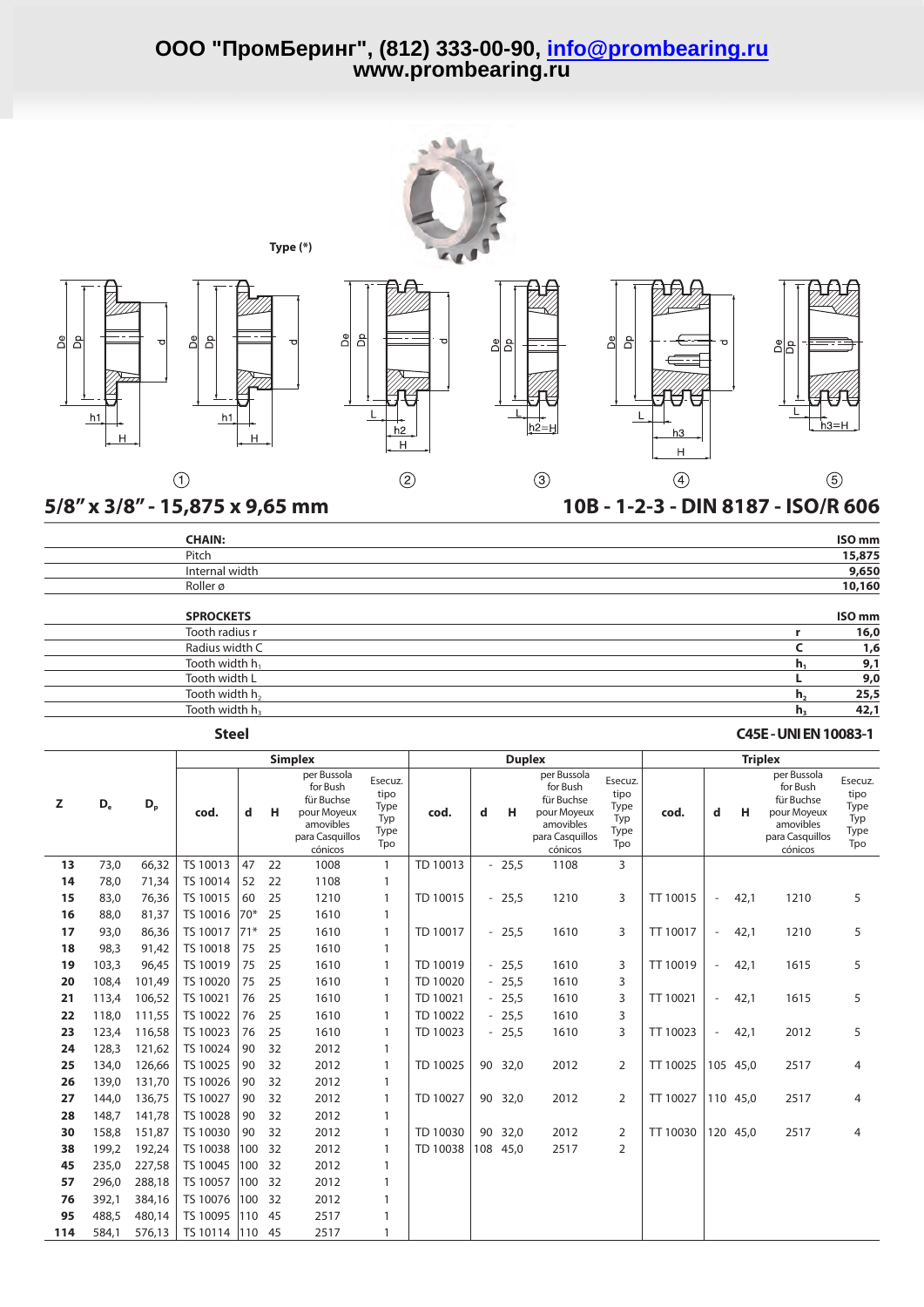![](_page_3_Figure_1.jpeg)

## **3/4" x 7/16" - 19,05 x 11,68 mm 12B - 1-2-3 - DIN 8187 - ISO/R 606**

| <b>CHAIN:</b>              | ISO <sub>mm</sub>   |
|----------------------------|---------------------|
| Pitch                      | 19,05               |
| Internal width             | 11,68               |
| Roller ø                   | 12,07               |
| <b>SPROCKETS</b>           | ISO <sub>mm</sub>   |
| Tooth radius r             | 19,0                |
| Radius width C             | 2,0                 |
| Tooth width h,             | 11,1<br>n.          |
| Tooth width L              | 10,8                |
| Tooth width h <sub>2</sub> | 30,3<br>h,          |
| Tooth width h <sub>3</sub> | 49,8<br>$n_{\rm a}$ |

## **Steel C45E-UNIEN10083-1**

|     |                |                |          |       |    | <b>Simplex</b>                                                                                  |                                               |          | <b>Duplex</b>            |          | <b>Triplex</b>                                                                                  |                                               |          |                          |          |                                                                                                 |                                               |
|-----|----------------|----------------|----------|-------|----|-------------------------------------------------------------------------------------------------|-----------------------------------------------|----------|--------------------------|----------|-------------------------------------------------------------------------------------------------|-----------------------------------------------|----------|--------------------------|----------|-------------------------------------------------------------------------------------------------|-----------------------------------------------|
| z   | D <sub>e</sub> | D <sub>p</sub> | cod.     | d     | н  | per Bussola<br>for Bush<br>für Buchse<br>pour Moyeux<br>amovibles<br>para Casquillos<br>cónicos | Esecuz.<br>tipo<br>Type<br>Typ<br>Type<br>Tpo | cod.     | d                        | н        | per Bussola<br>for Bush<br>für Buchse<br>pour Moyeux<br>amovibles<br>para Casquillos<br>cónicos | Esecuz.<br>tipo<br>Type<br>Typ<br>Type<br>Tpo | cod.     | d                        | н        | per Bussola<br>for Bush<br>für Buchse<br>pour Moyeux<br>amovibles<br>para Casquillos<br>cónicos | Esecuz.<br>tipo<br>Type<br>Typ<br>Type<br>Tpo |
| 13  | 87,5           | 79,59          | TS 11013 | 60    | 25 | 1210                                                                                            | $\mathbf{1}$                                  |          |                          |          |                                                                                                 |                                               |          |                          |          |                                                                                                 |                                               |
| 14  | 93,6           | 85,61          | TS 11014 | $70*$ | 25 | 1610                                                                                            | $\mathbf{1}$                                  |          |                          |          |                                                                                                 |                                               |          |                          |          |                                                                                                 |                                               |
| 15  | 99,8           | 91,63          | TS 11015 | 70    | 25 | 1610                                                                                            | 1                                             | TD 11015 | $\overline{\phantom{a}}$ | 30,3     | 1610                                                                                            | 3                                             | TT 11015 | $\overline{\phantom{a}}$ | 49.8     | 1615                                                                                            | 5                                             |
| 16  | 105.5          | 97.65          | TS 11016 | 75    | 25 | 1610                                                                                            | $\mathbf{1}$                                  | TD 11016 | $\overline{\phantom{a}}$ | 30.3     | 1610                                                                                            | 3                                             |          |                          |          |                                                                                                 |                                               |
| 17  | 111,5          | 103,67         | TS 11017 | 76    | 25 | 1610                                                                                            | $\mathbf{1}$                                  | TD 11017 | $\sim$                   | 30,3     | 1610                                                                                            | 3                                             | TT 11017 | $\overline{\phantom{a}}$ | 49,8     | 2012                                                                                            | 5                                             |
| 18  | 118.0          | 109,71         | TS 11018 | 90    | 32 | 2012                                                                                            | 1                                             | TD 11018 | 90                       | 32,0     | 2012                                                                                            | $\overline{2}$                                |          |                          |          |                                                                                                 |                                               |
| 19  | 124,2          | 115,75         | TS 11019 | 90    | 32 | 2012                                                                                            | 1                                             | TD 11019 | 90                       | 32,0     | 2012                                                                                            | $\overline{2}$                                | TT 11019 | $\sim$                   | 49.8     | 2012                                                                                            | 5                                             |
| 20  | 129,7          | 121,78         | TS 11020 | 90    | 32 | 2012                                                                                            | 1                                             | TD 11020 | $108*$                   | 45.0     | 2517                                                                                            | $\overline{2}$                                |          |                          |          |                                                                                                 |                                               |
| 21  | 136,0          | 127,82         | TS 11021 | 102   | 45 | 2517                                                                                            | 1                                             | TD 11021 |                          | 108 45,0 | 2517                                                                                            | $\overline{2}$                                | TT 11021 | $\sim$                   | 49,8     | 2517                                                                                            | 5                                             |
| 22  | 141,8          | 133,86         | TS 11022 | 102   | 45 | 2517                                                                                            | $\mathbf{1}$                                  | TD 11022 | 108                      | 45,0     | 2517                                                                                            | $\overline{2}$                                |          |                          |          |                                                                                                 |                                               |
| 23  | 149.0          | 139,90         | TS 11023 | 108   | 45 | 2517                                                                                            | 1                                             | TD 11023 | 108                      | 45,0     | 2517                                                                                            | $\overline{2}$                                | TT 11023 | $\overline{\phantom{a}}$ | 49.8     | 2517                                                                                            | 5                                             |
| 24  | 153,9          | 145,94         | TS 11024 | 108   | 45 | 2517                                                                                            | 1                                             | TD 11024 | 108                      | 45.0     | 2517                                                                                            | $\overline{2}$                                |          |                          |          |                                                                                                 |                                               |
| 25  | 160.0          | 152,00         | TS 11025 | 108   | 45 | 2517                                                                                            | 1                                             | TD 11025 | 108                      | 45,0     | 2517                                                                                            | $\overline{2}$                                | TT 11025 | $\sim$                   | 49,8     | 2517                                                                                            | 5                                             |
| 26  | 165,9          | 158,04         | TS 11026 | 108   | 45 | 2517                                                                                            | 1                                             | TD 11026 | 108                      | 45,0     | 2517                                                                                            | $\overline{2}$                                |          |                          |          |                                                                                                 |                                               |
| 27  | 172,3          | 164,00         | TS 11027 | 108   | 45 | 2517                                                                                            | $\mathbf{1}$                                  | TD 11027 | 108                      | 45,0     | 2517                                                                                            | $\overline{2}$                                | TT 11027 | 140                      | 51,0     | 3020                                                                                            | 4                                             |
| 28  | 178,0          | 170,13         | TS 11028 | 108   | 45 | 2517                                                                                            | $\mathbf{1}$                                  | TD 11028 | 108                      | 45,0     | 2517                                                                                            | $\overline{2}$                                |          |                          |          |                                                                                                 |                                               |
| 30  | 190,5          | 182,25         | TS 11030 | 108   | 45 | 2517                                                                                            | $\mathbf{1}$                                  | TD 11030 | 108                      | 45,0     | 2517                                                                                            | 2                                             | TT 11030 |                          | 140 51.0 | 3020                                                                                            | 4                                             |
| 38  | 239,0          | 230,69         | TS 11038 | 108   | 45 | 2517                                                                                            | $\mathbf{1}$                                  | TD 11038 | 140                      | 51.0     | 3020                                                                                            | $\overline{2}$                                | TT 11038 | 140                      | 51.0     | 3020                                                                                            | 4                                             |
| 45  | 282,5          | 273,10         | TS 11045 | 108   | 45 | 2517                                                                                            | 1                                             | TD 11045 | 140                      | 51,0     | 3020                                                                                            | $\overline{2}$                                | TT 11045 | 140                      | 51,0     | 3020                                                                                            | 4                                             |
| 57  | 355,4          | 345,81         | TS 11057 | 108   | 45 | 2517                                                                                            | 1                                             | TD 11057 | 140                      | 51,0     | 3020                                                                                            | $\overline{2}$                                | TT 11057 | 140                      | 51.0     | 3020                                                                                            | 4                                             |
| 76  | 469,9          | 460,99         | TS 11076 | 108   | 45 | 2517                                                                                            | $\mathbf{1}$                                  | TD 11076 | 140                      | 51,0     | 3020                                                                                            | 2                                             | TT 11076 |                          | 140 51,0 | 3020                                                                                            | 4                                             |
| 95  | 585,1          | 576,17         | TS 11095 | 108   | 45 | 2517                                                                                            | $\mathbf{1}$                                  | TD 11095 | 140                      | 51.0     | 3020                                                                                            | 2                                             |          |                          |          |                                                                                                 |                                               |
| 114 | 700.6          | 691,36         | TS 11114 | 108   | 64 | 2525                                                                                            | $\mathbf{1}$                                  |          |                          |          |                                                                                                 |                                               |          |                          |          |                                                                                                 |                                               |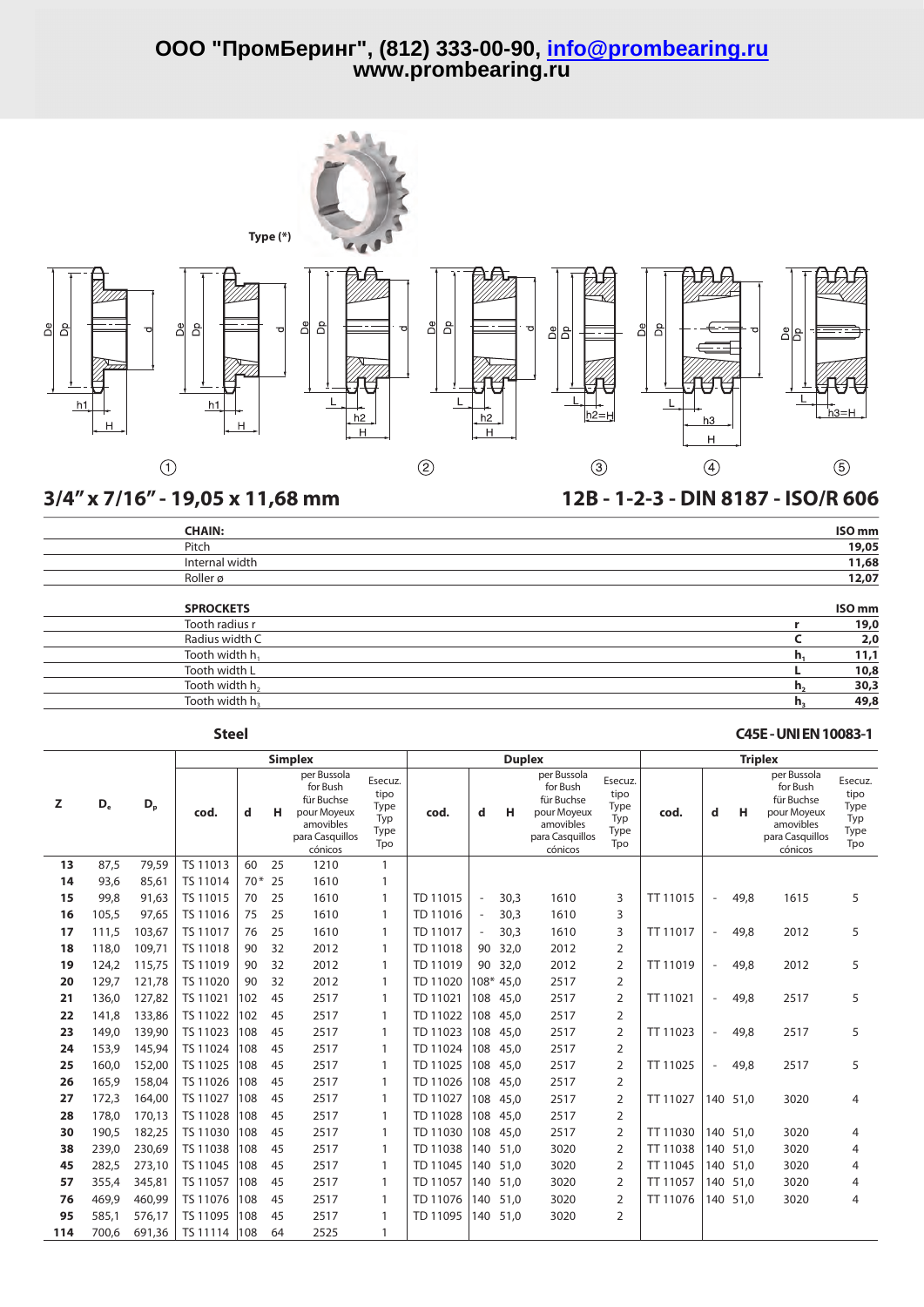![](_page_4_Picture_1.jpeg)

![](_page_4_Figure_2.jpeg)

| <b>CHAIN:</b>  | ISO <sub>mm</sub> |
|----------------|-------------------|
| Pitch          | 25,40             |
| Internal width | 17,02             |
| Roller ø       | 15,88             |
|                |                   |

| Roller ø<br><b>SPROCKETS</b><br>Tooth radius r<br>Radius width C<br>Tooth width h <sub>1</sub><br>Tooth width L |         | 15,88             |
|-----------------------------------------------------------------------------------------------------------------|---------|-------------------|
|                                                                                                                 |         | ISO <sub>mm</sub> |
|                                                                                                                 |         | 26,0              |
|                                                                                                                 |         | 2,5               |
|                                                                                                                 | $n_{1}$ | 16,2              |
|                                                                                                                 |         | 15,8              |
| Tooth width h <sub>2</sub>                                                                                      | h,      | 47,7              |
| Tooth width h,                                                                                                  | h,      | 79,6              |
|                                                                                                                 |         |                   |

## **Steel C45E-UNIEN10083-1**

 $\circledS$ 

|     |                |              |          |        |     | <b>Simplex</b>                                                                                  |                                               |          |                          | <b>Duplex</b> |                                                                                                 |                                               | <b>Triplex</b> |                          |          |                                                                                                 |                                               |  |
|-----|----------------|--------------|----------|--------|-----|-------------------------------------------------------------------------------------------------|-----------------------------------------------|----------|--------------------------|---------------|-------------------------------------------------------------------------------------------------|-----------------------------------------------|----------------|--------------------------|----------|-------------------------------------------------------------------------------------------------|-----------------------------------------------|--|
| z   | D <sub>e</sub> | $D_{p}$      | cod.     | d      | н   | per Bussola<br>for Bush<br>für Buchse<br>pour Moyeux<br>amovibles<br>para Casquillos<br>cónicos | Esecuz.<br>tipo<br>Type<br>Typ<br>Type<br>Tpo | cod.     | d                        | н             | per Bussola<br>for Bush<br>für Buchse<br>pour Moyeux<br>amovibles<br>para Casquillos<br>cónicos | Esecuz.<br>tipo<br>Type<br>Typ<br>Type<br>Tpo | cod.           | d                        | н        | per Bussola<br>for Bush<br>für Buchse<br>pour Moyeux<br>amovibles<br>para Casquillos<br>cónicos | Esecuz.<br>tipo<br>Type<br>Typ<br>Type<br>Tpo |  |
| 13  | 117,0          | 106,12       | TS 12013 | 73     | 25  | 1610                                                                                            | $\mathbf{1}$                                  | TD 12013 | $\overline{a}$           | 47,7          | 2012                                                                                            | 3                                             |                |                          |          |                                                                                                 |                                               |  |
| 14  | 125.0          | 114,15       | TS 12014 | 76     | 25  | 1610                                                                                            | $\mathbf{1}$                                  |          |                          |               |                                                                                                 |                                               |                |                          |          |                                                                                                 |                                               |  |
| 15  | 133,0          | 122,17       | TS 12015 | 76     | 25  | 1610                                                                                            | 1                                             | TD 12015 | $\overline{\phantom{a}}$ | 47,7          | 2012                                                                                            | 3                                             |                |                          |          |                                                                                                 |                                               |  |
| 16  | 141,0          | 130,20       | TS 12016 | 90     | 32  | 2012                                                                                            |                                               |          |                          |               |                                                                                                 |                                               |                |                          |          |                                                                                                 |                                               |  |
| 17  | 149,0          | 138,22       | TS 12017 | 90     | 32  | 2012                                                                                            |                                               | TD 12017 | $\sim$                   | 47,7          | 2517                                                                                            | 3                                             | TT 12017       | $\overline{\phantom{a}}$ | 79,6     | 2517                                                                                            | 5                                             |  |
| 18  | 157.0          | 146,28       | TS 12018 | 108    | 45  | 2517                                                                                            |                                               |          |                          |               |                                                                                                 |                                               |                |                          |          |                                                                                                 |                                               |  |
| 19  |                | 165,2 154,33 | TS 12019 | 108    | -45 | 2517                                                                                            |                                               | TD 12019 | $\overline{\phantom{a}}$ | 47,7          | 2517                                                                                            | 3                                             | TT 12019       |                          | - 79,6   | 3020                                                                                            | 5                                             |  |
| 20  |                | 173,2 162,38 | TS 12020 | 108    | -45 | 2517                                                                                            |                                               |          |                          |               |                                                                                                 |                                               |                |                          |          |                                                                                                 |                                               |  |
| 21  |                | 181,2 170,43 | TS 12021 | 110 45 |     | 2517                                                                                            |                                               | TD 12021 | 140                      | 51,0          | 3020                                                                                            | 2                                             | TT 12021       | $\overline{\phantom{a}}$ | 79,6     | 3030                                                                                            | 5                                             |  |
| 22  |                | 189,3 178,48 | TS 12022 | 110    | -45 | 2517                                                                                            | $\mathbf{1}$                                  |          |                          |               |                                                                                                 |                                               |                |                          |          |                                                                                                 |                                               |  |
| 23  | 197.5          | 186,53       | TS 12023 | 110    | -45 | 2517                                                                                            |                                               | TD 12023 | 140                      | 51.0          | 3020                                                                                            | $\overline{2}$                                | TT 12023       | $\overline{\phantom{m}}$ | 79.6     | 3525                                                                                            | 5                                             |  |
| 24  | 205.5          | 194,59       | TS 12024 | 110    | -45 | 2517                                                                                            |                                               |          |                          |               |                                                                                                 |                                               |                |                          |          |                                                                                                 |                                               |  |
| 25  | 213,5          | 202,66       | TS 12025 | 110    | -45 | 2517                                                                                            |                                               | TD 12025 | 140                      | 51,0          | 3020                                                                                            | 2                                             | TT 12025       | $\overline{\phantom{a}}$ | 79,6     | 3525                                                                                            | 5                                             |  |
| 26  | 221,6          | 210,72       | TS 12026 | 110    | -45 | 2517                                                                                            |                                               |          |                          |               |                                                                                                 |                                               |                |                          |          |                                                                                                 |                                               |  |
| 27  | 229,6          | 218,79       | TS 12027 | 110    | -45 | 2517                                                                                            |                                               | TD 12027 | 140                      | 51,0          | 3020                                                                                            | $\overline{2}$                                | TT 12027       | $\overline{\phantom{a}}$ | 79.6     | 3525                                                                                            | 5                                             |  |
| 28  | 237.7          | 226,85       | TS 12028 | 110 45 |     | 2517                                                                                            |                                               |          |                          |               |                                                                                                 |                                               |                |                          |          |                                                                                                 |                                               |  |
| 30  | 254,0          | 243,00       | TS 12030 | 140 51 |     | 3020                                                                                            |                                               | TD 12030 | 140                      | 51,0          | 3020                                                                                            | 2                                             | TT 12030       | $\overline{\phantom{a}}$ | 79,6     | 3525                                                                                            | 5                                             |  |
| 38  | 320,7          | 307,59       | TS 12038 | 140 51 |     | 3020                                                                                            |                                               | TD 12038 | 140                      | 51,0          | 3020                                                                                            | 2                                             | TT 12038       |                          | 79,6     | 3525                                                                                            | 5                                             |  |
| 45  | 377,1          | 364,13       | TS 12045 | 140    | -51 | 3020                                                                                            | $\mathbf{1}$                                  | TD 12045 | 140                      | 51,0          | 3020                                                                                            | 2                                             | TT 12045       |                          | 216 79.6 | 4030                                                                                            | 4                                             |  |
| 57  | 474,0          | 461,07       | TS 12057 | 140    | -51 | 3020                                                                                            |                                               | TD 12057 | 175                      | 65,0          | 3525                                                                                            | 2                                             | TT 12057       |                          | 216 79.6 | 4030                                                                                            | 4                                             |  |
| 76  | 627,0          | 614,65       | TS 12076 | 140    | -51 | 3020                                                                                            |                                               | TD 12076 | 175                      | 65,0          | 3525                                                                                            | 2                                             | TT 12076       |                          | 216 79.6 | 4030                                                                                            | 4                                             |  |
| 95  | 781,1          | 768,22       | TS 12095 | 140    | -51 | 3020                                                                                            |                                               | TD 12095 | 215                      | 65,0          | 3525                                                                                            | 2                                             | TT 12095       |                          | 240 79.6 | 4030                                                                                            | 4                                             |  |
| 114 | 934,3          | 921,81       | TS 12114 | 140    | 76  | 3030                                                                                            |                                               | TD 12114 | 215                      | 102,0         | 4040                                                                                            | 2                                             |                |                          |          |                                                                                                 |                                               |  |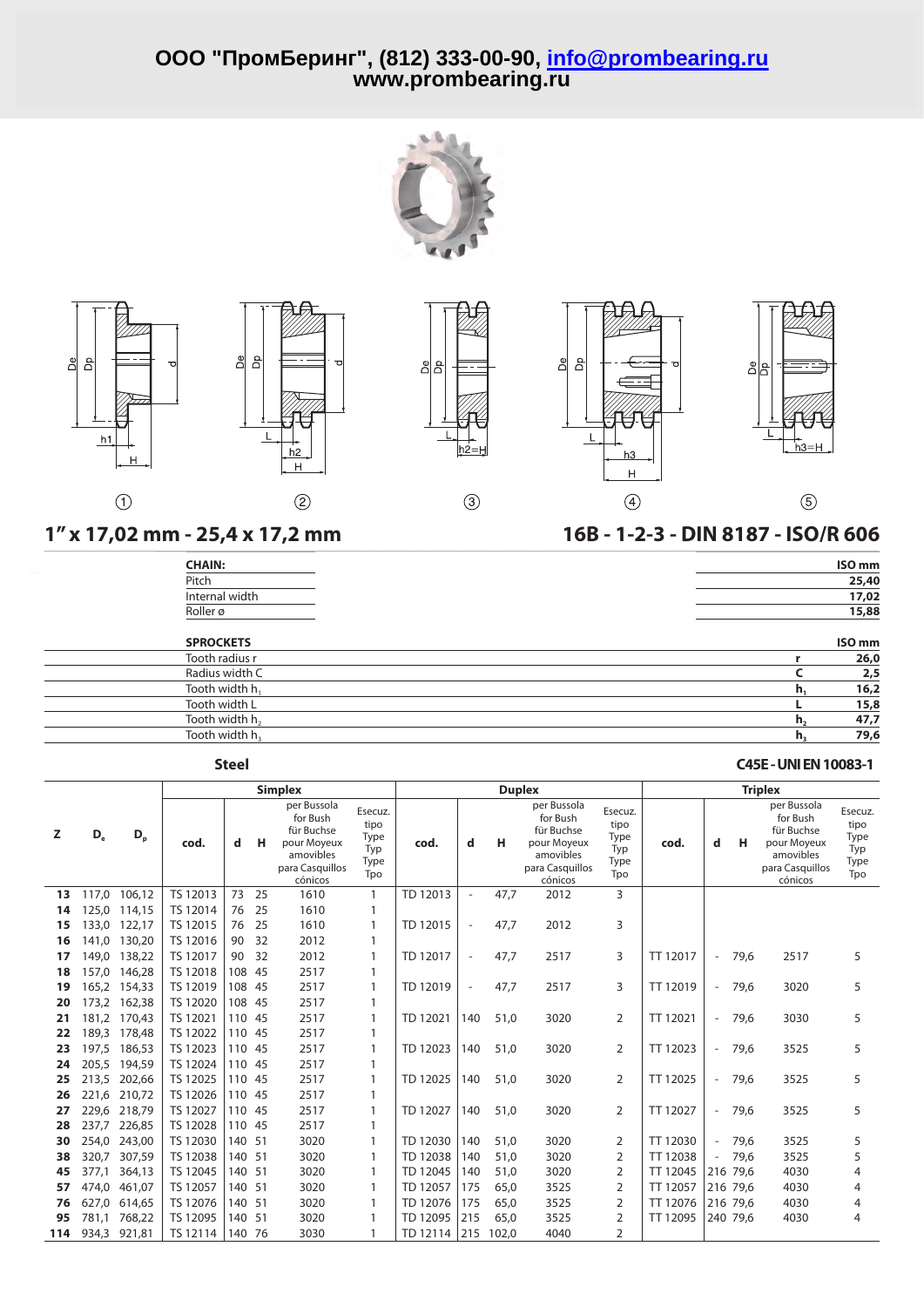![](_page_5_Picture_1.jpeg)

![](_page_5_Figure_2.jpeg)

 $\circled{3}$ 

![](_page_5_Figure_3.jpeg)

![](_page_5_Figure_4.jpeg)

 $(5)$ 

| ISO <sub>mm</sub> |
|-------------------|
| 31,75             |
| 19,56             |
| 19,05             |
|                   |

## Roller ø **19,05 SPROCKETS ISO mm** Tooth radius r<br>
Radius width C<br> **c** 3,5 Radius width C **C 3,5** Tooth width h<sub>1</sub> **h<sub>1</sub> 18,5**<br>Tooth width L **h**<sub>1</sub> **18,7** Tooth width L **L 18,2**  $\mathsf{Tooth}$  width  $\mathsf{h}_2$  **54,6 h** $\mathsf{h}_2$  **54,6** Tooth width h<sup>3</sup> **h<sup>3</sup> 91,0**

## **Steel C45E-UNIEN10083-1**

|    |                           |         |          |     |    | <b>Simplex</b>                                                                                      |                                                  |         |                          | <b>Duplex</b> |                                                                                                     |                                                 | <b>Triplex</b> |                          |    |                                                                                                     |                                                 |
|----|---------------------------|---------|----------|-----|----|-----------------------------------------------------------------------------------------------------|--------------------------------------------------|---------|--------------------------|---------------|-----------------------------------------------------------------------------------------------------|-------------------------------------------------|----------------|--------------------------|----|-----------------------------------------------------------------------------------------------------|-------------------------------------------------|
| z  | $\mathsf{D}_{\mathrm{e}}$ | $D_{p}$ | cod.     | d   | н  | per Bussola /<br>for Bush<br>für Buchse /<br>pour Moyeux<br>amovibles<br>para Casquillos<br>cónicos | Esecuz.<br>tipo/<br>Type<br>Type/<br>Type<br>Tpo | cod.    | d                        | н             | per Bussola /<br>for Bush<br>für Buchse /<br>pour Moyeux<br>amovibles<br>para Casquillos<br>cónicos | Esecuz.<br>tipo/<br>Type<br>Typ/<br>Type<br>Tpo | cod.           | d                        | н  | per Bussola /<br>for Bush<br>für Buchse /<br>pour Moyeux<br>amovibles<br>para Casquillos<br>cónicos | Esecuz.<br>tipo/<br>Type<br>Typ/<br>Type<br>Tpo |
| 13 | 147,8                     | 132,65  | TS 13013 | 90  | 32 | 2012                                                                                                | $\mathbf{1}$                                     | TD13013 | $\overline{\phantom{a}}$ | 54,6          | 2517                                                                                                | 3                                               |                |                          |    |                                                                                                     |                                                 |
| 14 | 157,8                     | 142,68  | TS 13014 | 90  | 32 | 2012                                                                                                |                                                  |         |                          |               |                                                                                                     |                                                 |                |                          |    |                                                                                                     |                                                 |
| 15 | 167,9                     | 152,72  | TS 13015 | 108 | 45 | 2517                                                                                                |                                                  | TD13015 | $\overline{\phantom{a}}$ | 54,6          | 2517                                                                                                | 3                                               | TT13015        | $\overline{\phantom{a}}$ | 91 | 3020                                                                                                | 5                                               |
| 16 | 177,9                     | 162,75  | TS 13016 | 108 | 45 | 2517                                                                                                |                                                  |         |                          |               |                                                                                                     |                                                 |                |                          |    |                                                                                                     |                                                 |
| 17 | 187.9                     | 172,78  | TS 13017 | 108 | 45 | 2517                                                                                                |                                                  | TD13017 | $\overline{\phantom{a}}$ | 54,6          | 2517                                                                                                | 3                                               | TT13017        | $\sim$                   | 91 | 3030                                                                                                | 5                                               |
| 18 | 198,0                     | 182,85  | TS 13018 | 108 | 45 | 2517                                                                                                |                                                  |         |                          |               |                                                                                                     |                                                 |                |                          |    |                                                                                                     |                                                 |
| 19 | 208.1                     | 192.91  | TS 13019 | 108 | 45 | 2517                                                                                                |                                                  | TD13019 | 140                      | 76            | 3030                                                                                                | 2                                               | TT13019        | $\overline{\phantom{a}}$ | 91 | 3030                                                                                                | 5                                               |
| 20 | 218,1                     | 202,98  | TS 13020 | 108 | 45 | 2517                                                                                                |                                                  |         |                          |               |                                                                                                     |                                                 |                |                          |    |                                                                                                     |                                                 |
| 21 | 228,2                     | 213,04  | TS 13021 | 108 | 45 | 2517                                                                                                |                                                  | TD13021 | 140                      | 76            | 3030                                                                                                | 2                                               | TT13021        | $\overline{\phantom{a}}$ | 91 | 3535                                                                                                | 5                                               |
| 22 | 238,3                     | 223,11  | TS 13022 | 108 | 45 | 2517                                                                                                |                                                  |         |                          |               |                                                                                                     |                                                 |                |                          |    |                                                                                                     |                                                 |
| 23 | 248,3                     | 233,17  | TS 13023 | 108 | 45 | 2517                                                                                                |                                                  | TD13023 | 140                      | 76            | 3030                                                                                                | 2                                               | TT13023        | $\overline{\phantom{a}}$ | 91 | 3535                                                                                                | 5                                               |
| 24 | 258,4                     | 243,23  | TS 13024 | 108 | 45 | 2517                                                                                                |                                                  |         |                          |               |                                                                                                     |                                                 |                |                          |    |                                                                                                     |                                                 |
| 25 | 268,5                     | 253,33  | TS 13025 | 108 | 45 | 2517                                                                                                |                                                  | TD13025 | 140                      | 76            | 3030                                                                                                | 2                                               | TT13025        | $\overline{\phantom{a}}$ | 91 | 3535                                                                                                | 5                                               |
| 27 | 288,6                     | 273,40  | TS 13027 | 150 | 51 | 3020                                                                                                |                                                  |         |                          |               |                                                                                                     |                                                 |                |                          |    |                                                                                                     |                                                 |
| 30 | 318,9                     | 303,75  | TS 13030 | 150 | 51 | 3020                                                                                                |                                                  | TD13030 | 160                      | 76            | 3030                                                                                                | 2                                               | TT13030        | $\overline{\phantom{a}}$ | 91 | 3535                                                                                                | 5                                               |
| 38 | 399,6                     | 384,49  | TS 13038 | 160 | 51 | 3020                                                                                                |                                                  |         |                          |               |                                                                                                     |                                                 |                |                          |    |                                                                                                     |                                                 |
| 45 | 470,3                     | 455,17  | TS 13045 | 160 | 51 | 3020                                                                                                |                                                  |         |                          |               |                                                                                                     |                                                 |                |                          |    |                                                                                                     |                                                 |
| 57 | 591,5                     | 576,36  | TS 13057 | 160 | 51 | 3020                                                                                                |                                                  |         |                          |               |                                                                                                     |                                                 |                |                          |    |                                                                                                     |                                                 |
| 76 | 783,5                     | 768,32  | TS 13076 | 160 | 51 | 3020                                                                                                |                                                  |         |                          |               |                                                                                                     |                                                 |                |                          |    |                                                                                                     |                                                 |

![](_page_5_Figure_12.jpeg)

 $\odot$ 

# **1"1/4 x 3/4" - 31,75 x 19,56 mm 20B - 1-2-3 - DIN 8187 - ISO/R 606**

| <b>CHAIN:</b>  | ISO <sub>mm</sub> |
|----------------|-------------------|
| Pitch          | 31,75             |
| Internal width | 19,56             |
| Roller ø       | 19,05             |

 $h2$ 

 $H$ 

 $(2)$